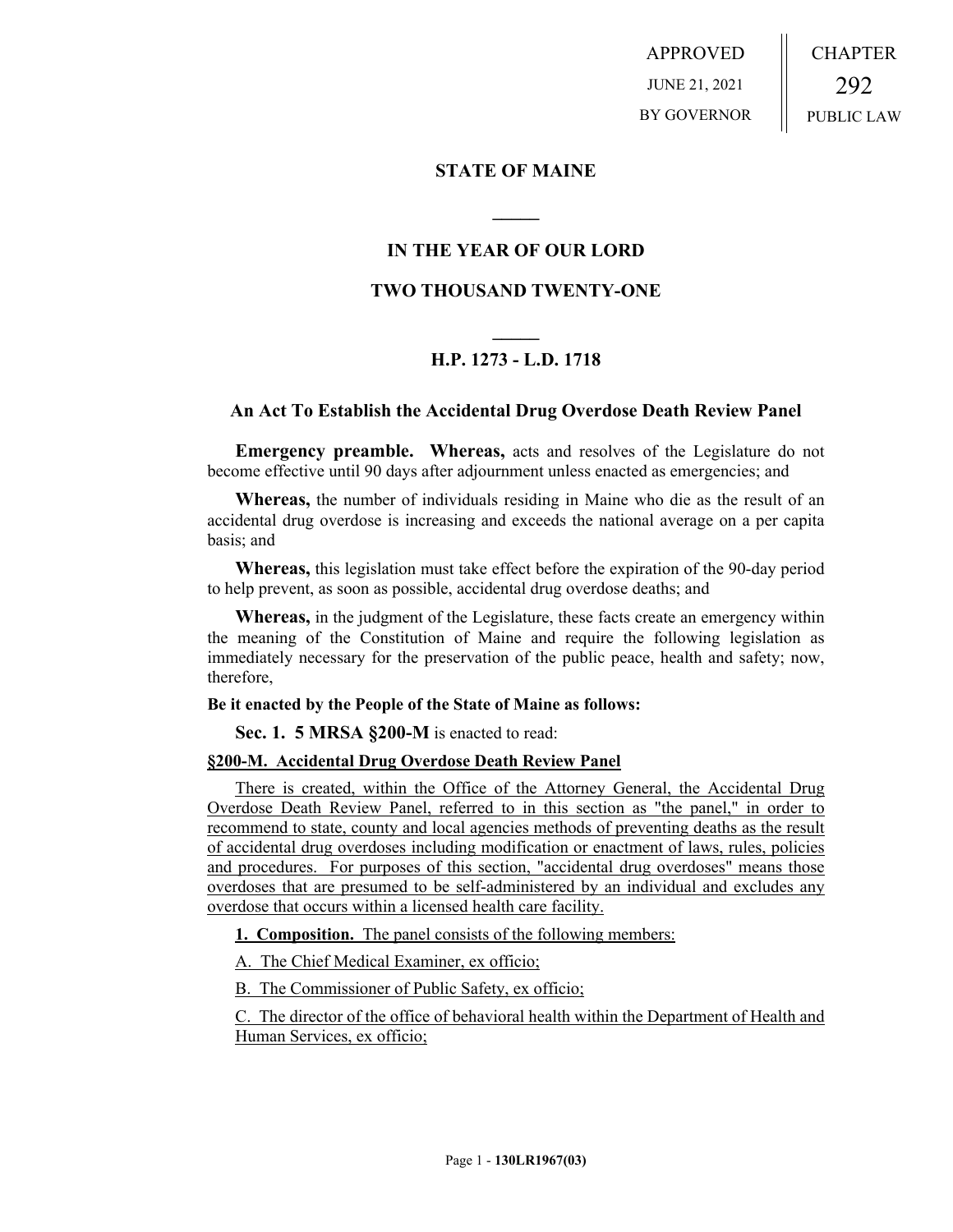D. The Director of the Maine Center for Disease Control and Prevention within the Department of Health and Human Services, ex officio;

E. The Chief Justice of the Supreme Judicial Court, ex officio;

F. A prosecutor, nominated by a statewide association of prosecutors and appointed by the Attorney General;

G. A police chief, nominated by a statewide association of chiefs of police and appointed by the Attorney General;

H. A sheriff, nominated by a statewide association of sheriffs and appointed by the Attorney General;

I. One or more physicians who treat substance use disorder, appointed by the Governor;

J. An emergency medical services representative, appointed by the Commissioner of Public Safety;

K. An expert in harm reduction strategies, appointed by the Governor;

L. An academic research professor with experience in reviewing drug overdose deaths, appointed by the Attorney General;

M. A representative of families affected by drug overdose deaths, appointed by the Governor;

N. A person in recovery from substance use disorder, appointed by the Governor; and

O. The director of opioid response within the Governor's Office of Policy Innovation and the Future, ex officio, who shall chair the panel.

In making appointments to the panel, the appointing authorities shall take into consideration the racial and ethnic diversity of the State.

**2. Designees; terms of office.** An ex officio member may appoint a designee to represent the ex officio member on the panel. A designee, once appointed, qualifies as a full voting member of the panel and may hold office and enjoy all the other rights and privileges of full membership on the panel. Appointed members of the panel shall serve for a term of 3 years. Any vacancy on the panel must be filled in the same manner as the original appointment but for the unexpired term.

**3. Meetings.** The panel shall meet at such time or times as may be reasonably necessary to carry out its duties, but it shall meet at least twice per year. The panel's chair shall call the first meeting before July 1, 2021.

**4. Powers and duties.** The panel shall examine a subset of the deaths associated with accidental drug overdoses, taking into consideration the racial and ethnic composition of the population of individuals whose deaths are associated with an accidental drug overdose. The deaths selected for review must be recommended by the Chief Medical Examiner or the Chief Medical Examiner's designee or by an individual with whom the Office of the Attorney General contracts for services. Notwithstanding any provision of law to the contrary, the panel may review information surrounding an accidental drug overdose that was not fatal, as long as review of such a case promotes the purpose of the panel under this section. The panel shall recommend to state, county and local agencies methods of